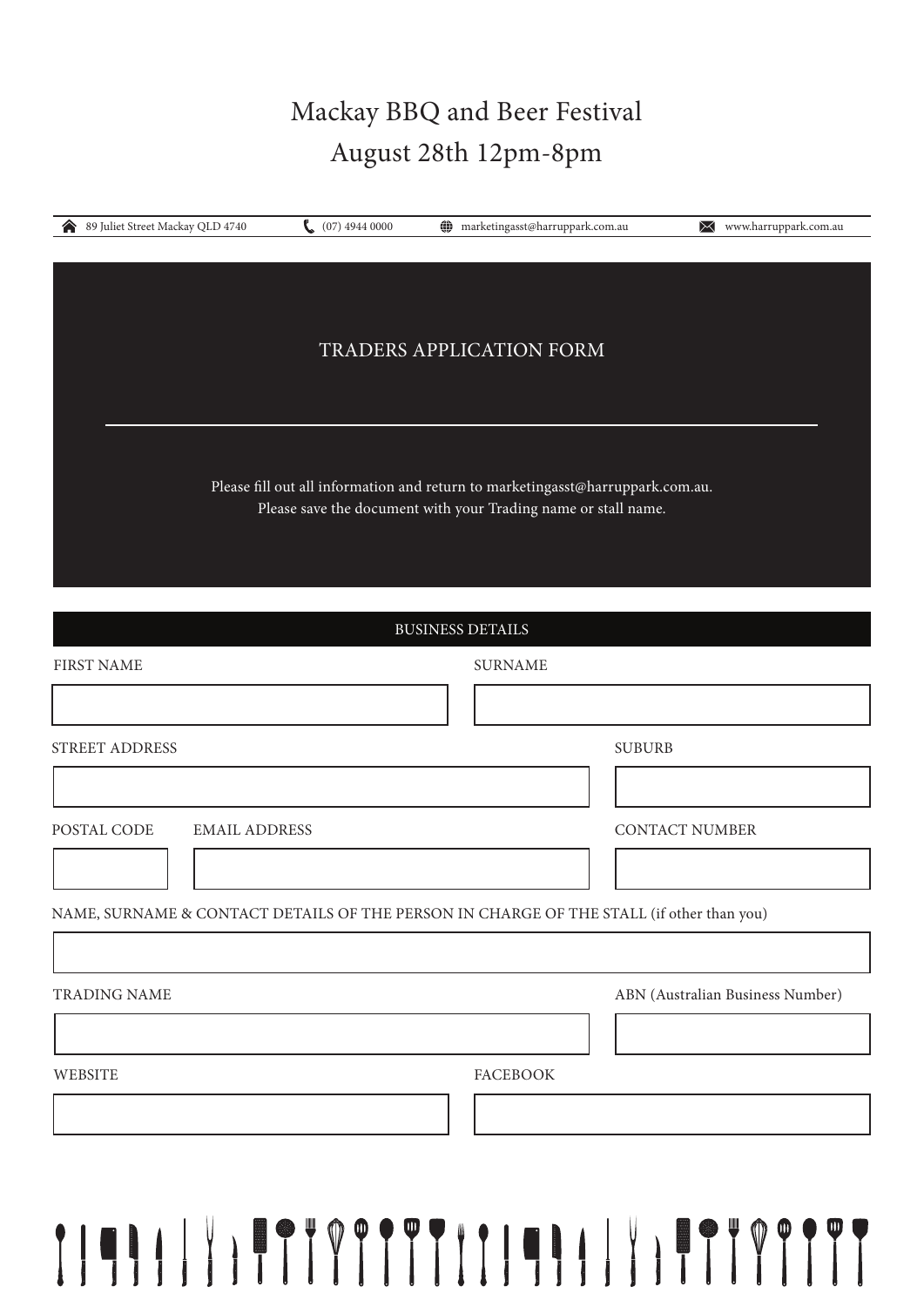## STALL INFORMATION

TYPE OF FOOD WHERE AND BY WHOM ARE THEY MADE?

LIST PRODUCTS AND PRICE RANGE

LIST OTHER MARKETS / EVENTS OR FESTIVALS YOU HAVE BEEN INVOLVED IN

DO YOU NEED YOUR ALLOCATED SPACE TO ACCOMMODATE ANY OF THE FOLLOWING? (CROSS THE BOX)

| <b>TRUCK</b>       | <b>TRAILER</b>                           | <b>MARQUEE</b>                          | <b>NONE</b>                                            |
|--------------------|------------------------------------------|-----------------------------------------|--------------------------------------------------------|
| DO YOU NEED POWER? | LIST THE APPLIANCES<br>YOU WILL BE USING | LIST THE AMPS/<br><b>WATTAGE NEEDED</b> | <b>HAVE YOUR APPLIANCES</b><br>BEEN TESTED AND TAGGED? |
| <b>YES</b>         |                                          |                                         |                                                        |
| NO.                |                                          |                                         |                                                        |
|                    |                                          |                                         |                                                        |
|                    |                                          |                                         |                                                        |

FORMALITIES

DO YOU HAVE PUBLIC LIABILITY INSURANCE? If yes, please provide your policy number, insurance provider, cover amount and expiry date.

| <b>YES</b> | N <sub>O</sub> |  |  |                                                                                                                                                                                                                                                                                                                                                                                                                                 |  |  |
|------------|----------------|--|--|---------------------------------------------------------------------------------------------------------------------------------------------------------------------------------------------------------------------------------------------------------------------------------------------------------------------------------------------------------------------------------------------------------------------------------|--|--|
|            |                |  |  | DO YOU HAVE A TEMPORARY FOOD STALL LICENCE? If yes, please provide your licence number and expiry date.                                                                                                                                                                                                                                                                                                                         |  |  |
| <b>YES</b> | NO             |  |  | FOOD PERMIT NUMBER - If you are trading in food services please provide your Food Permit information here.                                                                                                                                                                                                                                                                                                                      |  |  |
|            |                |  |  |                                                                                                                                                                                                                                                                                                                                                                                                                                 |  |  |
|            |                |  |  | $\begin{array}{c} \begin{array}{c} \text{1} & \text{1} & \text{1} & \text{1} & \text{1} & \text{1} & \text{1} & \text{1} & \text{1} & \text{1} & \text{1} & \text{1} & \text{1} & \text{1} & \text{1} & \text{1} & \text{1} & \text{1} & \text{1} & \text{1} & \text{1} & \text{1} & \text{1} & \text{1} & \text{1} & \text{1} & \text{1} & \text{1} & \text{1} & \text{1} & \text{1} & \text{1} & \text{1} & \text{1} & \text$ |  |  |